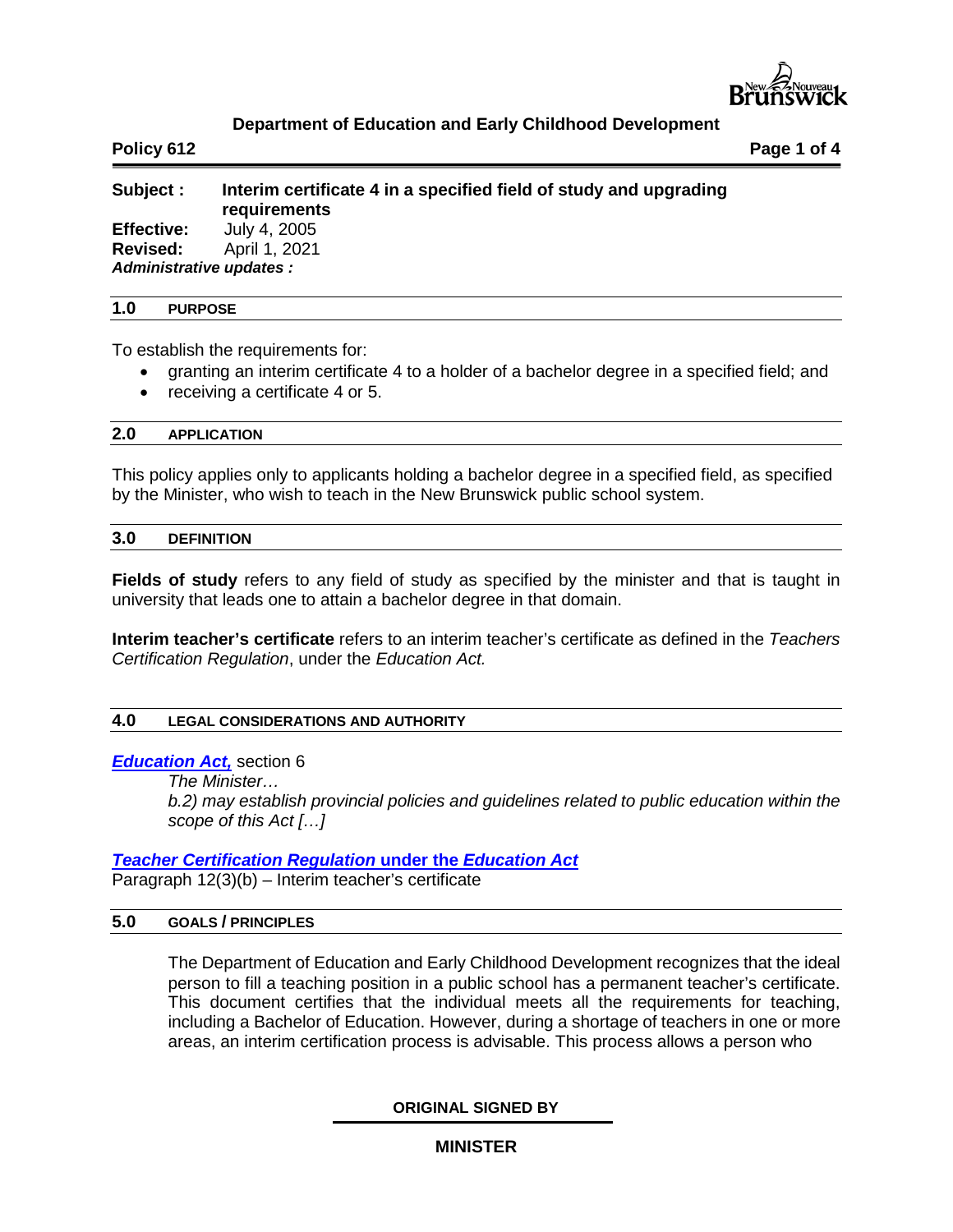

# **Department of Education and Early Childhood Development**

holds a bachelor's degree in a specialized field to be able to teach under the supervision of a principal while acquiring a bachelor's degree in education.

# **6.0 REQUIREMENTS / STANDARDS**

# **6.1 Issuance of interim certificate**

- **6.1.1** For an interim teacher's certificate 4 to be issued by virtue of this policy, a school district will:
	- a) advise the registrar of the Office of Teacher Certification in writing that there is a shortage of teachers in a specified field;
	- b) support in writing the issuance of an interim certificate to a person who holds a bachelor's degree in a specified field;
	- c) commit to provide the necessary professional supervision to holders of an interim certificate.

## **6.2 Eligible specialty fields**

- **6.2.1** Paragraph 12(3)(b)(i) of the *Teacher Certification Regulation* under the *Education Act* states that the Minister can issue an interim teacher certificate 4 to a person who "*has specialized training, education or experience in fields of study specified by the Minister, …*". The requirement of "specialized training, education" is defined as an undergraduate degree in a specialty field as specified by the Minister.
- **6.2.2** The list of specialized fields as specified by the Minister are found in Appendix A.

# **6.3 Letter outlining the conditions attached to the issuance of the interim certificate**

- **6.3.1** Any person that receives an interim teacher certificate 4 through this policy will receive a letter from the Minister detailing;
	- a) the requirements for the issuance of the interim certificate, including the requirement to complete an approved Bachelor of Education degree within a maximum of six years, the need to complete the courses listed in section 6.4 within the prescribed time period, and the consequences for non-compliance; and,
	- b) that receipt of an interim certificate through this policy does not guarantee employment in New Brunswick public schools, nor employment during the entire course of study.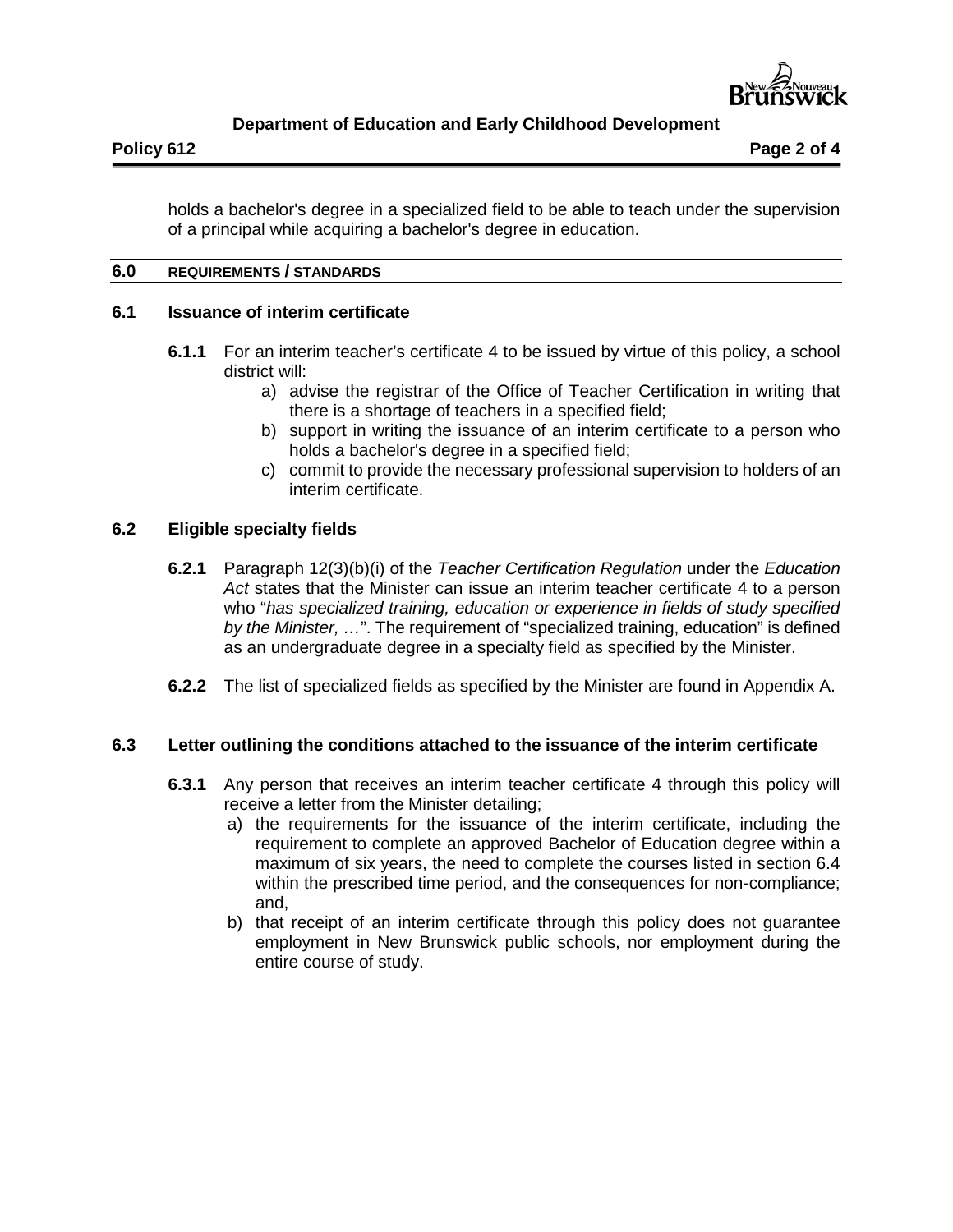

**Policy 612 Page 3 of 4**

# **6.4 Initial requirements for teaching**

**6.4.1** Before receiving the interim certificate 4 in a specialized field, selected compulsory courses must be completed. The list of courses is found in Section 2 of Appendix A.

All courses listed in Section 2 of Schedule A must be completed prior to the issuance of the interim certificate. If the period of time between the start of the mandatory courses and the start of employment prevents this condition from being met, the Office of Teacher Certification may issue an interim certificate provided that the mandatory courses are completed within 12 months of the issuance of the certificate.

- **6.4.2** If the mandatory courses listed in Section 2 of Appendix A are not offered by New Brunswick universities, the Department may approve alternate courses.
- **6.4.3** Notwithstanding this policy, school districts may require additional courses for their employees.

# **6.5 Receipt of permanent teacher's certificate**

**6.5.1** As soon as the person has completed with success all the required university coursework towards obtaining a Bachelor of Education, the person must put in a request to the departmental Office of Teacher Certification to receive their permanent certificate.

# **6.6 Renewal of interim certificate**

- **6.6.1** In accordance with the provisions of the Minister's letter described in Section 6.3 of this policy, the person will have four years to complete an approved Bachelor of Education degree from the date of issuance of their interim certificate. At the end of this period, an interim certificate may be renewed once for a maximum of two years if the person holding the interim certificate has completed at least two-thirds of the courses in the Bachelor of Education program.
- **6.6.2** At the end of this maximum period of six years (4 years + a 2-year extension), the interim teacher's certificate will no longer be valid. If the district still needs them, a person who has not met all the requirements for a permanent teacher's certificate will have to apply for a local teacher's permit to continue teaching in a public school.
- **6.6.3** If the employer of a person holding an interim teacher's certificate received through the stipulations of this policy approves a long-term leave, the departmental Office of Teacher Certification must be advised. The maximum period of six years to obtain the Bachelor of Education may be extended for a period equal to the approved long-term leave.